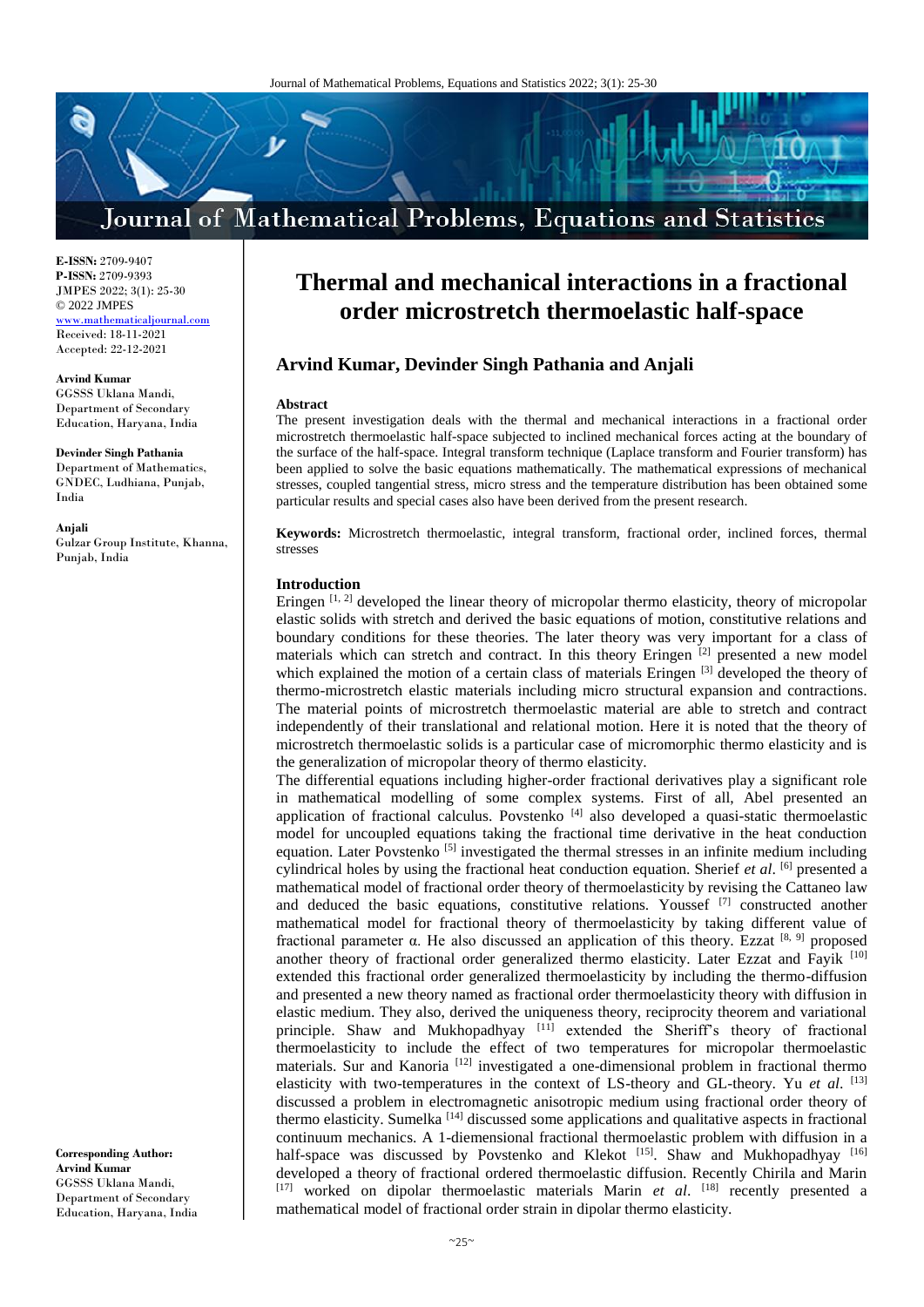Journal of Mathematical Problems, Equations and Statistics [www.mathematicaljournal.com](file://server/test/mathematicaljournal.com/issue/1%20Vol/1%20issue/www.mathematicaljournal.com)

In this paper we have used the fractional theory of thermo elasticity developed by Ezzat and Fayik [10] and analyzed the thermomechanical interactions in a fractional order microstretch thermoelastic medium. The normal stress, tangential stress, couple tangential stress, micro stress and temperature distribution are computed using the numerical method technique involving Laplace transform and Fourier transform.

#### **Basic equations**

Following Eringen  $^{[3]}$ , Ezzat and Fayik  $^{[10]}$  the basic equations for homogeneous, isotropic microstretch generalized thermoelastic solids in the absence of body forces, body couples and stretch forces are given by: Stress equation of motion:

$$
(\lambda + \mu)\nabla(\nabla \cdot \mathbf{u}) + (\mu + K)\nabla^2 \mathbf{u} + K\nabla \times \mathbf{\phi} + \lambda_0 \nabla \phi^* - \beta_1 \nabla T = \rho \mathbf{\ddot{u}},
$$
\n(1)

Couple stress equation of motion:

$$
(\gamma \nabla^2 - 2K)\boldsymbol{\phi} + (\alpha + \beta) \nabla (\nabla \cdot \boldsymbol{\phi}) + K \nabla \times \boldsymbol{u} = \rho j \ddot{\boldsymbol{\phi}},
$$
\n(2)

Equation of balance of stress moments:

$$
(\alpha_0 \nabla^2 - \lambda_1) \phi^* - \lambda_0 \nabla \cdot \mathbf{u} + \nu_1 \left( 1 + \tau_1 \frac{\partial}{\partial t} \right) T = \frac{\rho j_0}{2} \dot{\phi}^*,
$$
\n(3)

Fractional order equation of heat conduction:

$$
K^*\nabla^2 T = \left(\frac{\partial}{\partial t} + \frac{\tau_0^{\alpha} \partial^{\alpha+1}}{\Gamma(\alpha+1) \partial t^{\alpha+1}}\right) \left(\rho c^* T + \nu_1 T_0 \varphi^*\right) + \left(1 + \frac{\tau_0^{\alpha} \partial^{\alpha}}{\Gamma(\alpha+1) \partial t^{\alpha}}\right) \left(\beta_1 T_0 \nabla \cdot \dot{\boldsymbol{u}} - \rho \mathcal{Q}\right),\tag{4}
$$

The constitutive relations are:

$$
t_{ij} = (\lambda_0 \phi^* + \lambda u_{r,r}) \delta_{ij} + \mu (u_{i,j} + u_{j,i}) + K (u_{j,i} - \epsilon_{ijk} \phi_k) - \beta_1 \delta_{ij} T,
$$
\n<sup>(5)</sup>

$$
m_{ij} = \alpha \phi_{r,r} \delta_{ij} + \beta \phi_{i,j} + \gamma \phi_{j,i} + b_0 \epsilon_{mji} \phi_{,m}^*,
$$
\n
$$
(6)
$$

$$
\lambda_i^* = \alpha_0 \phi_{i}^* + b_0 \epsilon_{ijm} \phi_{j,m},\tag{7}
$$

Following Sherief <sup>[6]</sup>, The Caputo fractional derivative in the heat conduction equation (4) can be written as:  
\n
$$
\frac{d^{\alpha} f(t)}{dt^{\alpha}} = \begin{cases}\n\frac{1}{\Gamma(n-\alpha)} \int_{0}^{t} (t-\tau)^{n-\alpha-1} \frac{d^{n} f(\tau)}{d\tau^{n}} d\tau, & n-1 < \alpha < n \\
\frac{d^{n} f(\tau)}{dt^{n}}, & \alpha = n\n\end{cases}
$$
\n(8)

In which  $n-1 < \alpha < n, m \in N = \{1, 2....\}$ .

Where symbols have  $\lambda$ ,  $\mu$ ,  $\alpha$ ,  $\beta$ ,  $\gamma$ ,  $K$ ,  $\lambda_0$ ,  $\lambda_1$ ,  $\alpha_0$ ,  $b_0$ , usual meanings. are  $\rho$  is mass density,  $u = (u_1, u_2, u_3)$  is the displacement vector and  $\phi = (\phi_1, \phi_2, \phi_3)$  is the microrotation vector,  $\phi^*$  is the scalar microstretch function, T is temperature and  $T_0$  is the reference temperature of the body chosen,  $K^*$  is the coefficient of the thermal conductivity,  $c^*$  is the specific heat at constant strain, j is the microinertia,  $t_{ij}$  are components of stress,  $m_{ij}$  are components of couple stress,  $\lambda_i^*$  is the microstress tensor,  $\delta_{ij}$  is the Kroneker's delta function.

#### **Formulation of the problem**

We consider an isotropic homogeneous fractional microstretch thermoelastic half-space in an intact form at uniform temperature $T_0$ . The origin of rectangular Cartesian coordinate system is taken on the  $x_3$  axis with  $x_3$ -axis pointing vertically downward the medium.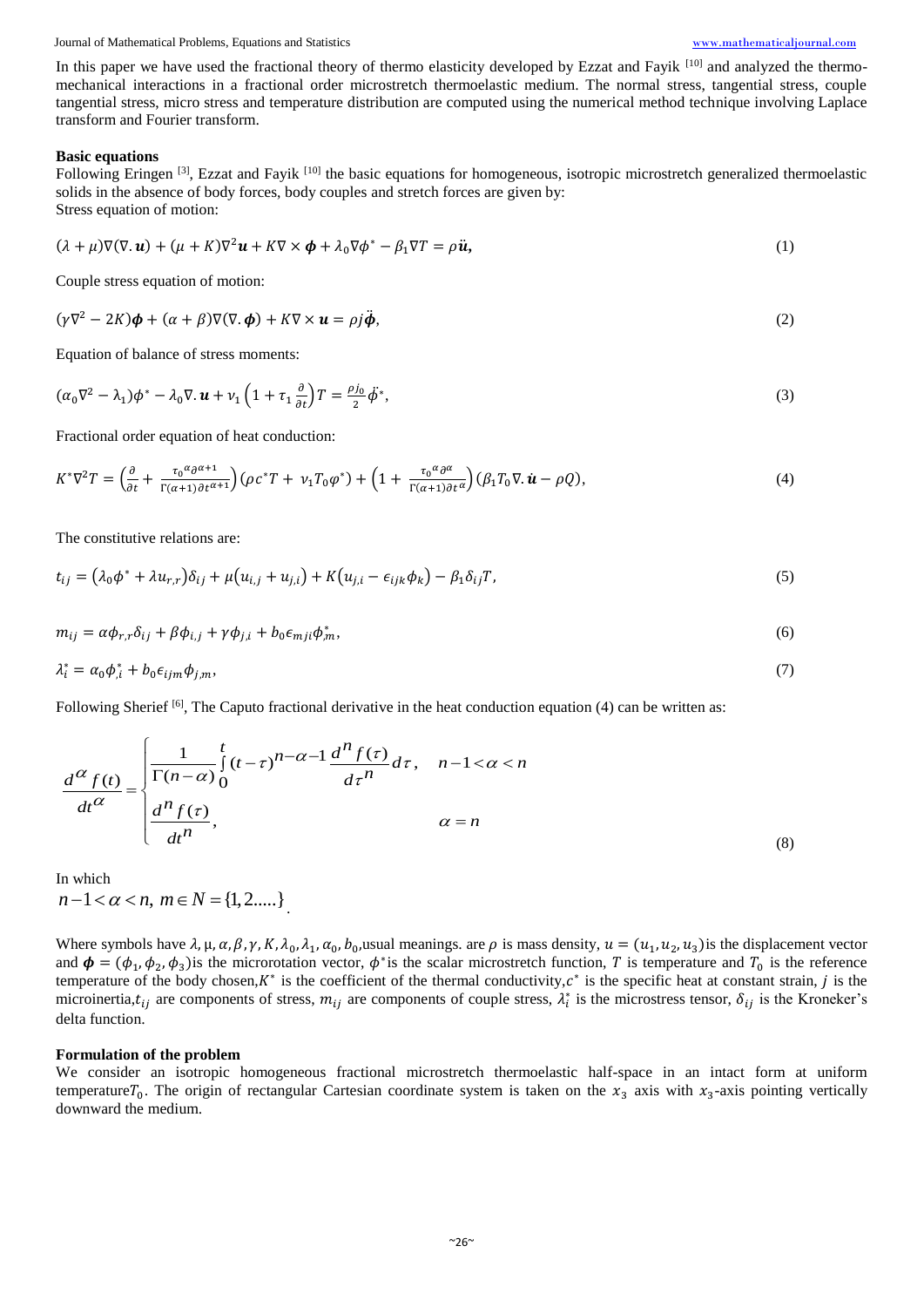

**Fig 1:** Geometry of the problem

We consider plane strain problem with all the field variables depending on $(x_1, x_3, t)$ . For two dimensional problems, we take

$$
\mathbf{u} = (u_1, 0, u_3), \mathbf{\phi} = (0, \phi_2, 0), \tag{9}
$$

For further consideration, it is convenient to introduce in equations (1)-(4) the dimensionless quantities defined as:

$$
x'_{i} = \frac{\omega^{*}}{c_{1}} x_{i}, u'_{i} = \frac{\rho \omega^{*} c_{1}}{\beta_{1} T_{0}} u_{i}, \phi'_{i} = \frac{\rho c_{1}^{2}}{\beta_{1} T_{0}} \phi_{i}, \phi^{*'} = \frac{\rho c_{1}^{2}}{\beta_{1} T_{0}} \phi^{*}, T' = \frac{T}{T_{0}}, t' = \omega^{*} t, \tau'_{1} = \omega^{*} \tau_{1}, \tau'_{0} = \omega^{*} \tau_{0}, t'_{ij} = \frac{1}{\beta_{1} T_{0}} t_{ij}, \omega^{*} = \frac{\rho c^{*} c_{1}^{2}}{\mu^{*}} c_{1}^{2} = \frac{\lambda^{2} \mu + k}{\rho}, m_{ij}^{*} = \frac{\omega^{*}}{c \beta_{1} T_{0}} m_{ij}
$$
\n(10)

Utilizing the expressions defined by  $(10)$  in the equations  $(1)-(4)$  and with the help of equation  $(9)$ , we reach to the following equations:

$$
a_1 \frac{\partial e}{\partial x_1} + a_2 \nabla^2 u_1 - a_3 \frac{\partial \phi_2}{\partial x_3} + a_4 \frac{\partial \phi^*}{\partial x_1} - \left(1 + \tau_1 \frac{\partial}{\partial t}\right) \frac{\partial \tau}{\partial x_1} = \ddot{u}_1,\tag{11}
$$

$$
a_1 \frac{\partial e}{\partial x_3} + a_2 \nabla^2 u_3 + a_3 \frac{\partial \phi_2}{\partial x_1} + a_4 \frac{\partial \phi^*}{\partial x_3} - \left(1 + \tau_1 \frac{\partial}{\partial t}\right) \frac{\partial \tau}{\partial x_3} = \ddot{u}_3,\tag{12}
$$

$$
\nabla^2 \phi_2 - 2a_6 \phi_2 + a_6 \left( \frac{\partial u_1}{\partial x_3} - \frac{\partial u_3}{\partial x_1} \right) = a_7 \ddot{\phi}_2,\tag{13}
$$

$$
\nabla^2 \phi^* - a_8 \phi^* - a_9 e + a_{10} \left( 1 + \tau_1 \frac{\partial}{\partial t} \right) T = a_{12} \ddot{\phi}^*,
$$
\n(14)

$$
\nabla^2 T - \left(\frac{\partial}{\partial t} + \frac{\tau_0 \omega^{* \alpha - 1} \partial^{\alpha + 1}}{\partial t^{\alpha + 1}}\right) (T - a_{13} \nabla^2 \varphi + a_{14} \varphi^*) = Q_0,
$$
\n(15)

Here,  $a_2 = \frac{\mu + k}{2}$  $\frac{\mu+k}{\rho c_1^2}$ ,  $a_3 = \frac{k}{\rho c_1^2}$  $\frac{k}{\rho c_1^2}$ ,  $a_4 = \frac{\lambda_0}{\delta c_1}$  $\frac{\lambda_0}{\delta c_1^2}$ ,  $a_6 = \frac{2k c_1^2}{\gamma \omega^2}$ ,  $a_7 = \frac{\delta j c_1^2}{\gamma}$  $\frac{c_1^2}{\gamma}$ ,  $a_8 = \frac{\lambda_{1} c_1^2}{\alpha_0 \omega^*^2}$ ,  $a_9 = \frac{\lambda_0 c_1^2}{\alpha_0 \omega^*^2}$ ,  $a_{10} = \frac{v_1 \delta c_1^4}{\beta_1 \alpha_0 \omega^*^2}$ ,  $a_{12} = \frac{\delta c_1^2 \delta_0}{2 \alpha_0}$  $\frac{a_1 b_0}{2a_0}$ ,  $a_{13} =$  $-\frac{\beta_1^2 T_0}{l}$  $\frac{{\beta_1}^2 T_0}{k^* \omega^*}, a_{14} = \frac{v_1 \beta_1 T_0}{\rho \omega^* k^*}$  $\frac{\nu_1 \beta_1 T_0}{\rho \omega^* k^*}$ ,  $a_{15} = s + \tau_0 \omega^{* \alpha - 1} s^{\alpha + 1}$ ,.  $\nabla^2 = \frac{\partial^2}{\partial x^2}$  $rac{\partial^2}{\partial x_1^2} + \frac{\partial^2}{\partial x_2^2}$  $\frac{\partial}{\partial x_3^2}$ , is the Laplacian operator.

Making use of Helmholtz's decomposition theorem i.e. representation of a vector into scaler and vector potentials the displacement components  $u_1$  and  $u_3$  are related to non-dimensional potential functions  $\phi$  and  $\psi$  as:

$$
u_1 = \frac{\partial \phi}{\partial x_1} - \frac{\partial \psi}{\partial x_3}, u_3 = \frac{\partial \phi}{\partial x_3} + \frac{\partial \psi}{\partial x_1}
$$
(16)

Substituting the values of  $u_1$  and  $u_3$  from (16) in (11)-(15), we obtain:

$$
\nabla^2 \phi - \ddot{\phi} + a_4 \phi^* - \left(1 + \tau_1 \frac{\partial}{\partial t}\right)T = 0,\tag{17}
$$

$$
\left(\nabla^2 - a_8 - a_{12}\frac{\partial^2}{\partial t^2}\right)\phi^* - a_9\nabla^2\phi + a_{10}\left(1 + \tau_1\frac{\partial}{\partial t}\right)T = 0,\tag{18}
$$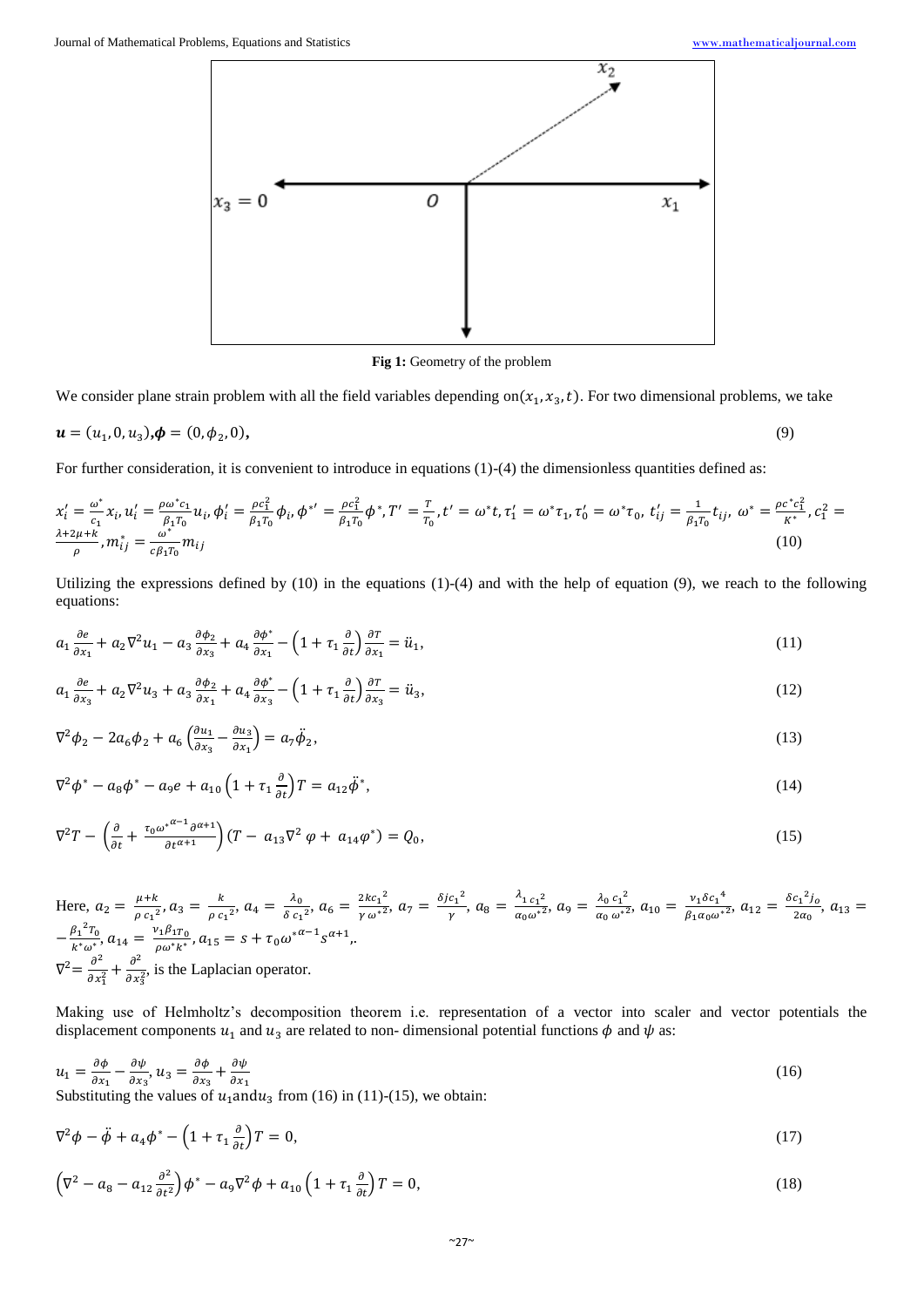Journal of Mathematical Problems, Equations and Statistics [www.mathematicaljournal.com](file://server/test/mathematicaljournal.com/issue/1%20Vol/1%20issue/www.mathematicaljournal.com)

$$
\nabla^2 T - \left(\frac{\partial}{\partial t} + \frac{\tau_0 \omega^{*^{\alpha-1}} \partial^{\alpha+1}}{\partial t^{\alpha+1}}\right) (T - a_{13} \nabla^2 \varphi + a_{14} \varphi^*) = Q_0,\tag{19}
$$

$$
a_2 \nabla^2 \psi - \ddot{\psi} + a_3 \phi_2 = 0, \tag{20}
$$

$$
\nabla^2 \phi_2 - 2a_6 \phi_2 - a_6 \nabla^2 \psi = a_7 \ddot{\phi}_2,\tag{21}
$$

# **Solution of the problem**

∇

We define Laplace transform and Fourier transform respectively as:

$$
\bar{f}(s, x_1, x_3) = \int_0^\infty f(t, x_1, x_3) e^{-st} dt,
$$
\n(22)

$$
\hat{f}(x_3, \xi, s) = \int_{-\infty}^{\infty} \bar{f}(s, x_1, x_3) e^{i\xi x_1} dx_1,
$$
\n(23)

Applying Laplace transform defined by (22) on (17)-(21) and then applying Fourier transforms defined by (23) on the resulting quantities, we obtain:

$$
\left(\frac{d^2}{dx^2} - \xi_1\right)\hat{\phi} + a_4\hat{\phi}^* - \tau_{11}\hat{T} = 0\tag{24}
$$

$$
-a_9\left(\frac{d^2}{dx^2} - \xi^2\right)\hat{\phi} + \left(\frac{d^2}{dx^2} - a_{20}\right)\hat{\phi}^* + a_{21}\hat{T} = 0
$$
\n(25)

$$
(D2 - \xi2)\hat{T} - (s + z0\omega* \alpha-1 s\alpha+1)(\hat{T} - a13(D2 - \xi2)\hat{\varphi} + a14\hat{\varphi}* = Q1
$$
\n(26)

$$
\left[\frac{d^2}{dx_3^2} - \xi^2 - s^2\right]\hat{\psi} - a_3\hat{\phi}_2 = 0,\tag{27}
$$

$$
\left[\frac{d^2}{dx_3^2} - a_{30}\right]\widehat{\phi}_2 + a_6\left[\frac{d^2}{dx_3^2} - \xi^2\right]\widehat{\psi} = 0,\tag{28}
$$

Eliminating $\widehat{\phi}^* \& \widehat{T}$ ,  $\widehat{\phi} \& \widehat{T}$  and  $\widehat{\phi} \& \widehat{\phi}^*$  respectively from the equations (24)-(26), we obtain:

$$
[D^6 - AD^4 - BD^2 + C]\hat{\phi} = f_1 \tag{29a}
$$

$$
[D6 - AD4 - BD2 + C]\widehat{\phi}* = f2
$$
 (29b)

$$
[D^6 - AD^4 - BD^2 + C]\hat{T} = f_3 \tag{29c}
$$

Also eliminating  $\hat{\phi}_2$  equations (27)-(28) yield:

$$
[D^4 + ED^2 + F]\hat{\psi} = 0,\tag{30}
$$

Where

$$
\xi_{11} = \xi^2 + s^2, a_{16} = \xi^2 + a_8 + a_{12}s^2, a_{17} = \xi^2 + a_{15}, a_{18} = a_{13}a_{15}, a_{19} = a_{14}a_{15}, a_{20} = a_2\xi^2 - s^2, a_{21} = \xi^2 + 2a_6 + a_7s^2,
$$
\n
$$
f_1 = -Q_1(\tau_{11}\gamma^{*2} + \tau_{25}),
$$
\n
$$
f_2 = -Q_1(a_{26}\gamma^{*2} + a_{27}), f_3 = -Q_1(\gamma^{*4} - a_{28}\gamma^{*2} + a_{29}), f_4 = [\gamma^{*6} - A\gamma^{*4} - B\gamma^{*2} + C]
$$
\n
$$
A = -a_{16} - a_{17} - \xi_{11} + a_4a_9 + a_{18}, \qquad B = a_{10}a_{19} + \xi_{11}a_{16} + \xi_{11}a_{17} - a_4a_9\xi^2 - a_4a_9a_{17} - a_{10}a_{18} - a_9a_{19} - a_{18}\xi^2 - a_{16}a_{18}, \qquad C = -\xi_{11}a_{16}a_{17} - \xi_{11}a_{10}a_{19} - a_4a_{17}\xi^2 + a_{10}a_{18}\xi^2 + a_{16}a_{18}\xi^2, B_2 = (a_3a_6 - a_2a_{21} - a_{20})/a_2, B_3 = (a_{20}a_{21} - a_{30}a_6\xi^2)/a_2
$$

The mathematical solutions of the equations (29)-(30) satisfying the radiation conditions that  $(\hat{\phi}, \hat{\phi^*}, \hat{T}, \hat{\phi_2}, \hat{\psi}) \to 0$  as  $x_3 \to \infty$  are given by:

$$
\hat{\phi} = B_1 e^{-m_1 x_3} + B_2 e^{-m_2 x_3} + B_3 e^{-m_3 x_3} + L_1,\tag{31}
$$

$$
\widehat{\phi^*} = d_1 B_1 e^{-m_1 x_3} + d_2 B_2 e^{-m_2 x_3} + d_3 B_3 e^{-m_3 x_3} + L_2,\tag{32}
$$

$$
\hat{T} = e_1 B_1 e^{-m_1 x_3} + e_2 B_2 e^{-m_2 x_3} + e_3 B_3 e^{-m_3 x_3} + L_3,
$$
\n(33)

$$
\hat{\psi} = B_4 e^{-m_4 x_3} + B_5 e^{-m_5 x_3},\tag{34}
$$

$$
\widehat{\phi_2} = h_4 B_4 e^{-m_4 x_3} + h_5 B_5 e^{-m_5 x_3},\tag{35}
$$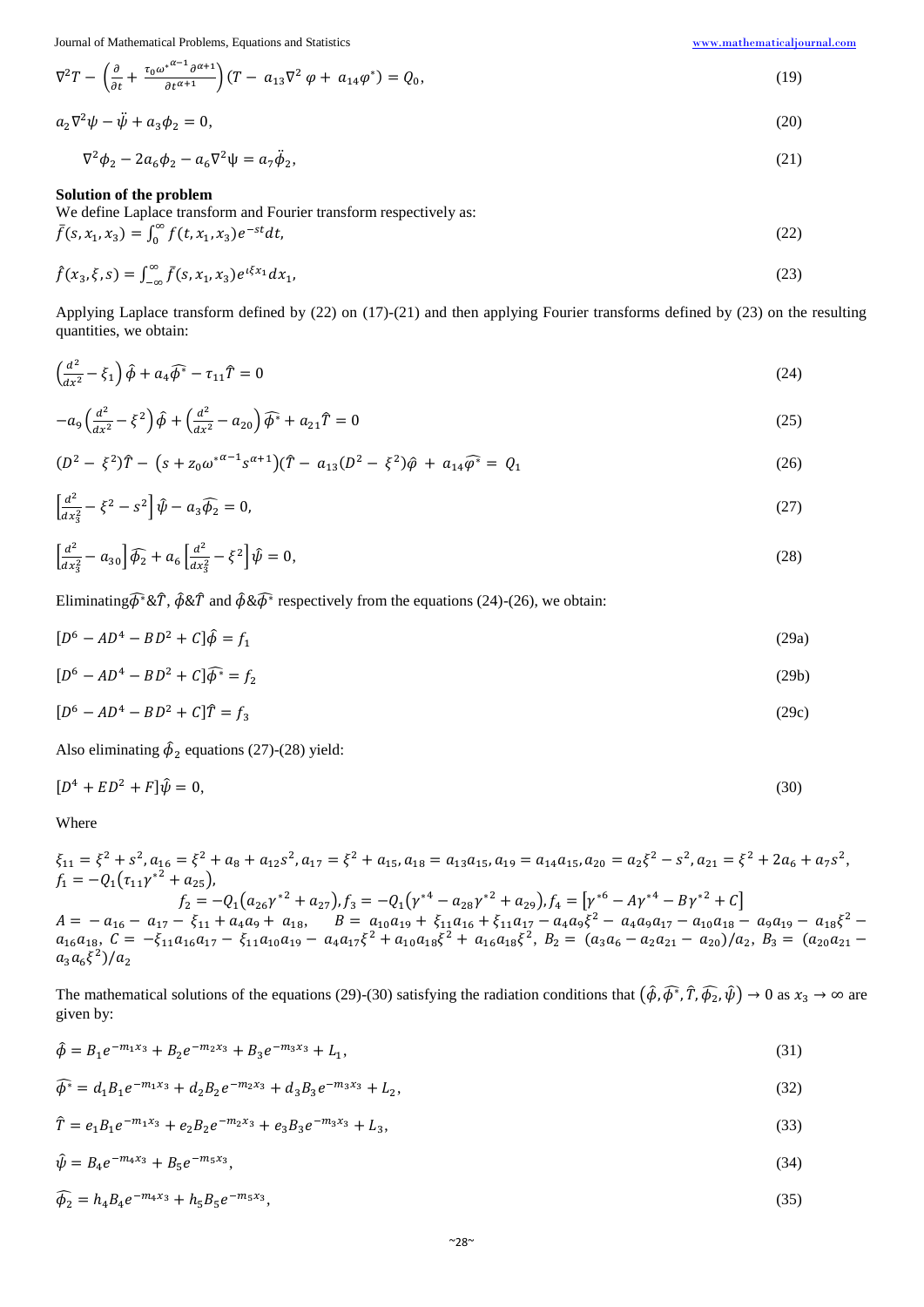Journal of Mathematical Problems, Equations and Statistics [www.mathematicaljournal.com](file://server/test/mathematicaljournal.com/issue/1%20Vol/1%20issue/www.mathematicaljournal.com)

#### And

 $m_l^2$  (*i* = 1,2,3) Are the roots of the characteristic equation given (3.8) and  $m_l^2$  (*l* = 4,5) are the roots of the characteristic equation of equation (3.11).

## **Boundary Conditions**

We consider concentrated normal force and concentrated thermal source at the boundary surface  $x_3 = 0$ , mathematically, these can be written as:

$$
t_{33} = -F_1 \delta(x_1) \delta(t), t_{31} = -F_2 \delta(x_1) \delta(t), m_{32} = 0, \lambda_3^* = 0, \frac{\partial T}{\partial x_3} = 0,
$$
\n(36)

Where,

 $F_1$ ,  $F_2$  are the magnitude of the applied forces.

Substituting the values of  $\hat{\phi}$ ,  $\hat{\phi}$ <sup>\*</sup>,  $\hat{T}$ ,  $\hat{\psi}$ ,  $\hat{\phi}_2$  from the equations (31)-(35) in the boundary condition (36) and using (5)-(7), (9)-(10), (22)-(23) and solving the resulting equations, we obtain:

$$
\widehat{t}_{33} = \sum_{i=1}^{5} G_{1i} e^{-m_i x_3} + M_1 e^{-\gamma^* x_3},\tag{37}
$$

$$
\widehat{t_{31}} = \sum_{i=1}^{5} G_{2i} e^{-m_i x_3} + M_2 e^{-\gamma^* x_3},\tag{38}
$$

$$
\widehat{m_{32}} = \sum_{i=1}^{5} G_{3i} e^{-m_i x_3} + M_3 e^{-\gamma^* x_3},\tag{39}
$$

$$
\widehat{\lambda}_3^* = \sum_{i=1}^5 G_{4i} e^{-m_i x_3} + M_4 e^{-\gamma^* x_3},\tag{40}
$$

$$
\hat{T} = \sum_{i=1}^{5} G_{5i} e^{-m_i x_3} + M_5 e^{-\gamma^* x_3},\tag{41}
$$
\nHere

 $b_1 = \frac{\lambda_0}{\alpha}$  $\frac{\lambda_0}{\rho c_1^2}$ ,  $b_2 = \frac{\lambda}{\rho c}$  $\frac{\lambda}{\rho c_1^2}$ ,  $b_3 = \frac{2\mu + K}{\rho c_1^2}$  $\frac{\mu+K}{\rho c_1^2}$ ,  $b_5 = \frac{\mu+K}{\rho c_1^2}$  $\frac{a+K}{\rho c_1^2}$ ,  $b_6 = \frac{\mu}{\rho c}$  $\frac{\mu}{\rho c_1^2}$ ,  $b_7 = \frac{K}{\rho c}$  $\frac{K}{\rho c_1^2}$ ,  $b_8 = \frac{\omega^*^2 \gamma}{\rho c_1^4}$  $\frac{\omega^{*2}\gamma}{\rho c_1^4}$ ,  $b_9 = \frac{\omega^{*2}b_0}{\rho c_1^4}$  $\frac{\omega^{*2}b_0}{\rho c_1^4}$ ,  $b_{10} = \frac{\omega^{*2}}{\rho c_1^4}$  $G_{mi} = g_{mi} C_i$ ,  $C_i = \frac{\Delta_i}{\Delta_i}$  $\frac{\Delta_i}{\Delta_0}$ ,  $i = 1, 2, ..., 5$ 

### **Special case**

## **Micro polar Thermoelastic Solid**

In absence of microstretch effect in Equations (37) - (41), we obtain the corresponding expressions of stresses, displacements and temperature for micro polar generalized thermoelastic half space.

 $\rho c_1^4$ 

#### **Inversion of the transform**

The transformed displacements, stresses and temperature changes are functions of the parameters of Laplace and Fourier transforms s and  $\xi$  respectively and hence these are of the form  $f(s,\xi,z)$ . To obtain the solution of the problem in the physical domain, we must invert the Laplace and Fourier transform by using the method applied by Kumar [19].

#### **References**

- 1 Eringen AC. Linear theory of micropolar elasticity, Journal of Mathematics and Mechanics. 1966;15:909-923.
- 2 Eringen AC. Micropolar elastic solids with stretch, Ari Kitabevi Matbassi. 1971;24:1-18.
- 3 Eringen AC. "Theory of thermo microstretch elastic solids". International Journal of Engineering Science. 1990;28(12):1291- 1301.
- 4 Povstenko YZ. Fractional heat conduction equation and associated thermal stresses. J. Therm. Stress. 2005;28:83-102.
- 5 Povstenko YZ. Fractional Radial heat conduction in an infinite medium with a cylindrical cavity and associated thermal stresses. Mech. Res. Commun. 2010;37:436-440.
- 6 Sherief HH, EI-Sayed AM, EI-Latief AM. "Fractional order theory of thermoelasticity", International Journal of Solids and Structures. 2010;47(2);269-275.
- 7 Youssef HM. Theory of fractional order generalized thermoelasticity. J. Heat Transfer. 2010;132:1-7.
- 8 Ezzat MA. "Magneto-thermoelasticity with thermoelectric properties and fractional derivative heat transfer", Physica B. 2010;406(1):30-35.
- 9 Ezzat MA. "Theory of fractional order in generalized thermoelectric MHD", Applied Mathematical Modelling. 2011;35(10): 4965-4978.
- 10 Ezzat MA, Fayik MA. Fractional order theory of thermoelastic diffusion, Journal of Thermal Stresses. 2011;34:851-872.
- 11 Shaw S, Mukhopadhyay B. Generalized theory of micropolar fractional ordered thermoelasticity with two-temperatures, International Journal of Applied Mathematics and Mechanics. 2011;7(19):32-48.
- 12 Sur A, Kanoria M. Fractional order two-temperature thermoelasticity with finite wave speed, Acta Mechanica. 2012;223(12):2685-2701.
- 13 Yu YA, Tian XG, Lu TJ. On fractional order generalized thermoelasticity with micro modeling, Acta Mechanica. 2013;224(12):2911-2927.
- 14 Sumelka W. Thermoelasticity in the Framework of the Fractional Continuum Mechanics, Journal of Thermal Stresses. 2014;37(6):678-706.
- 15 Povstenko Y, Klekot J. The Dirichlet problem for the time-fractional advection-diffusion equation in a half-space, Journal of Applied Mathematics and Computational Mechanics. 2011;14(2):73-83.
- 16 Shaw S, Mukhopadhyay B. Theory of fractional-ordered thermoelastic diffusion, European Physical Journal Plus.